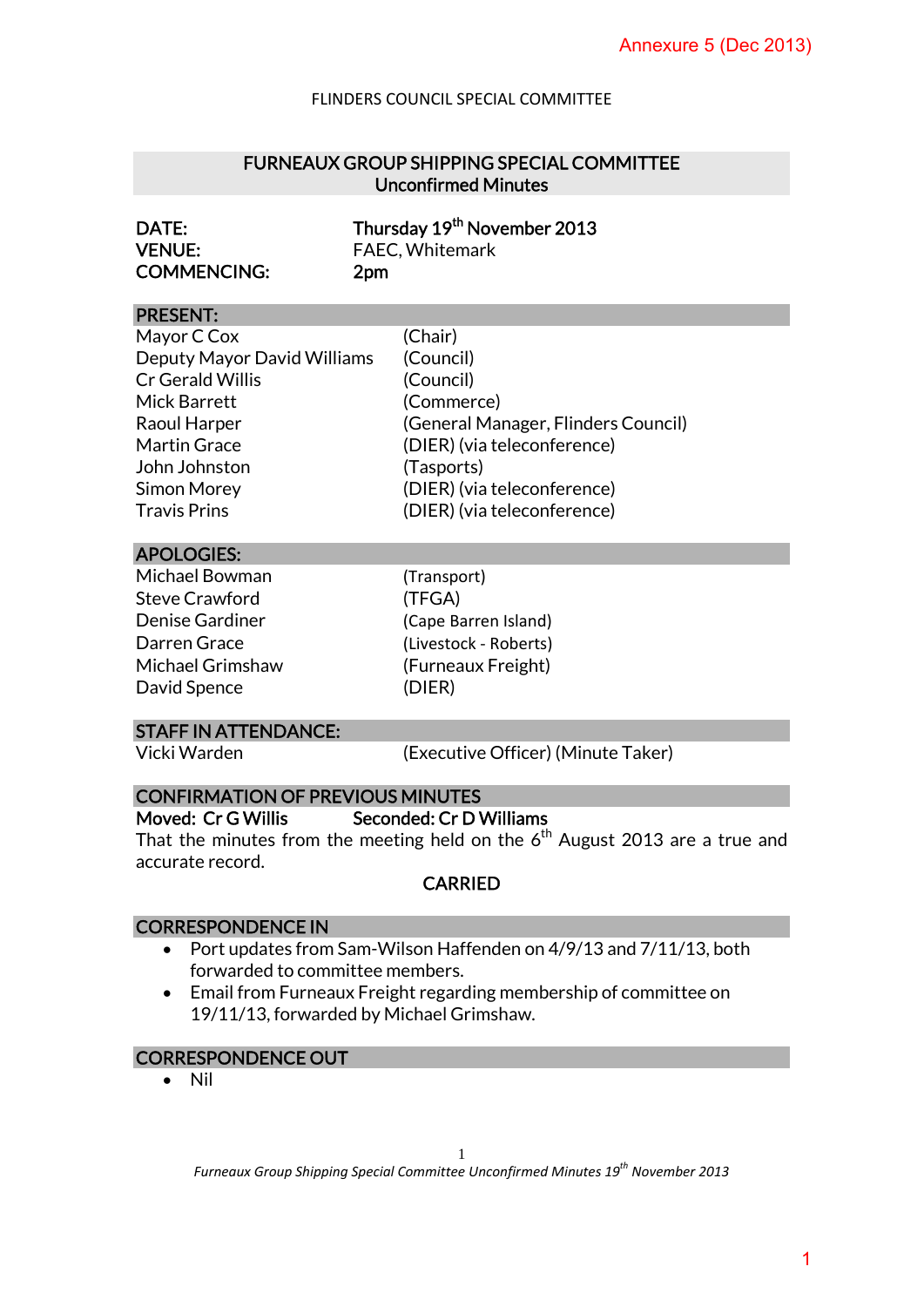# Moved: Cr G Willis Seconded: Cr D Williams

That the correspondence be noted and the resignation of Furneaux Freight from the Committee be accepted.

### CARRIED

Comments on Furneaux Freight's letter of resignation:

Mick Grimshaw represented Furneaux Freight well and a number of issues raised by Furneaux Freight were dealt with, in particular allocation of the 2012-13 Shipping Contingency Funds. This Committee has met their needs as far were able.

Council secured the State Government funding for the Lady Barron Port Redevelopment. Furneaux Freight were consulted at all stages of the redevelopment and their specific needs were taken into consideration. The Shipping Contingency Funding purchases came as a direct request from Furneaux Freight. Council bought the Super Shed so that the port could have more operational space for cargo movements. Council has an ongoing interest in the Port and shipping operations. Annexure 5 (Dec 2013)<br>
urneaux Freight from<br>
mber of issues raised<br>
tion of the 2012-13<br>
eds as far were able.<br>
2 Lady Barron Port<br>
all stages of the<br>
posideration. The<br>
ret could have more<br>
may interest in the Port<br>
Shipp

The Committee will continue to operate. DIER considers the Shipping Committee to be the body that represents shipping in the Furneaux Region and as such plays an important role.

It should be noted that although Mick Barrett represents Commerce on this Committee he is also employed by Furneaux Freight. Mick Barrett has an interest which is to be registered with the General Manager.

| Action: | The Chair will write a reply to Furneaux Freight. |
|---------|---------------------------------------------------|
|         | Mick Barrett to register his interest.            |

| Item 1 | Thank you to David Spence                                            |
|--------|----------------------------------------------------------------------|
|        | The Chair thanked David Spence for his assistance on this committee. |

## Item 2 Update on Lady Barron Port Redevelopment Project from John Johnson

Previous update reports from Sam were received on 4/9/13 and 7/11/13 and have been forwarded to Committee Members and Councillors.

Progress on the project is continuing. The road is sealed, the curb and channelling are finished, the wharf deck is completed, and the slab is being poured for the transit shed which should be up in about 2 weeks. The access area is sealed and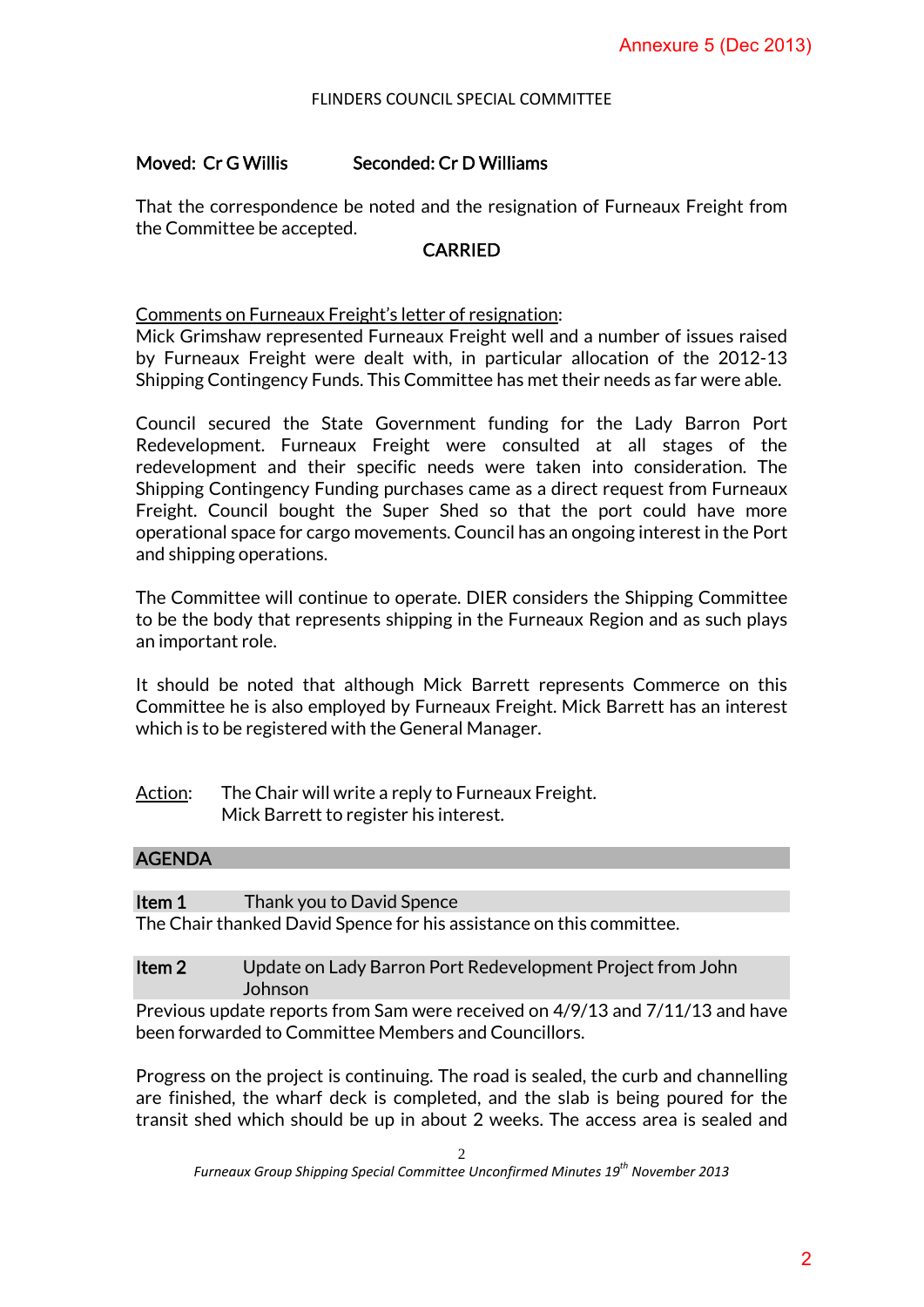next Tuesday Aurora will be commissioning the new lighting and electrics. Fencing contractors are starting at the end of this week.

- Q: Cracks in the new decking are running in the same line as the cracks in the old decking. Will this be addressed?
- A: The intention is to seal the whole of the deck.
- Q: The bottom section of the road has been sealed but experience shows that this won't last.
- A: The intention is to concrete the bottom section of the road. It was sealed as a stop gap measure in the interim.
- Q: Furneaux Freight has asked for as flat a working area as possible as their primary priority. Will this be achieved?
- A: Yes a plan is in place to achieve this.
- Q: Will the boat ramp be moved?
- A: This is not part of this project but we would like to do it in the future.
- Q: Will a barrier be installed where decking has been put on?
- A: There is a plan for timber plinths to be installed.
- Q: The Police are charging people who park in the 'no parking' areas; however the Council parking area is covered in Tasports equipment so people can't park there. Can this equipment be moved?
- A: Will review this.
- Q: Stock agents and cattle buyers are pleased that the boat is carrying a good load of livestock and that the stock yard has enough room to hold a boat full of animals. However they have some concerns about the stock yards. The water is inefficient as it needs to be turned on and off manually. There are no drainage holes in the troughs to enable flushing out with clean water and the water quality in some of the troughs is very poor (water samples were presented). Bungs for the bottom of the troughs have been bought but haven't been installed. Clean water for the animals is one of the most important things required for selling livestock. The loading pens at the bottom of the yards were meant to be changed to make them safer to work with. One has been changed as a trial, which works well, but the others have yet to be changed. Can these issues be fixed? Annexure 5 (Dec 2013)<br>
and electrics. Fencing<br>
s the cracks in the old<br>
cience shows that this<br>
ad. It was sealed as a<br>
as possible as their<br>
the future.<br>
g' areas; however the<br>
so people can't park<br>
so people can't park<br>
- A: Taken on notice.
- Q: Where are we with dealing with the waste from the cattle?
- A: General Manager reported that a feasibility study on developing a black water dump on the island is currently being undertaken. Once the report is complete, Council will look into ways to fund it.
- Q: Are the tanks still in place?
- A: Yes the tanks are still in use.
- Q: The amount of light now at the wharf is unprecedented on Flinders Island. Concern that people approaching the wharf will be blinded by the light and won't be able to see.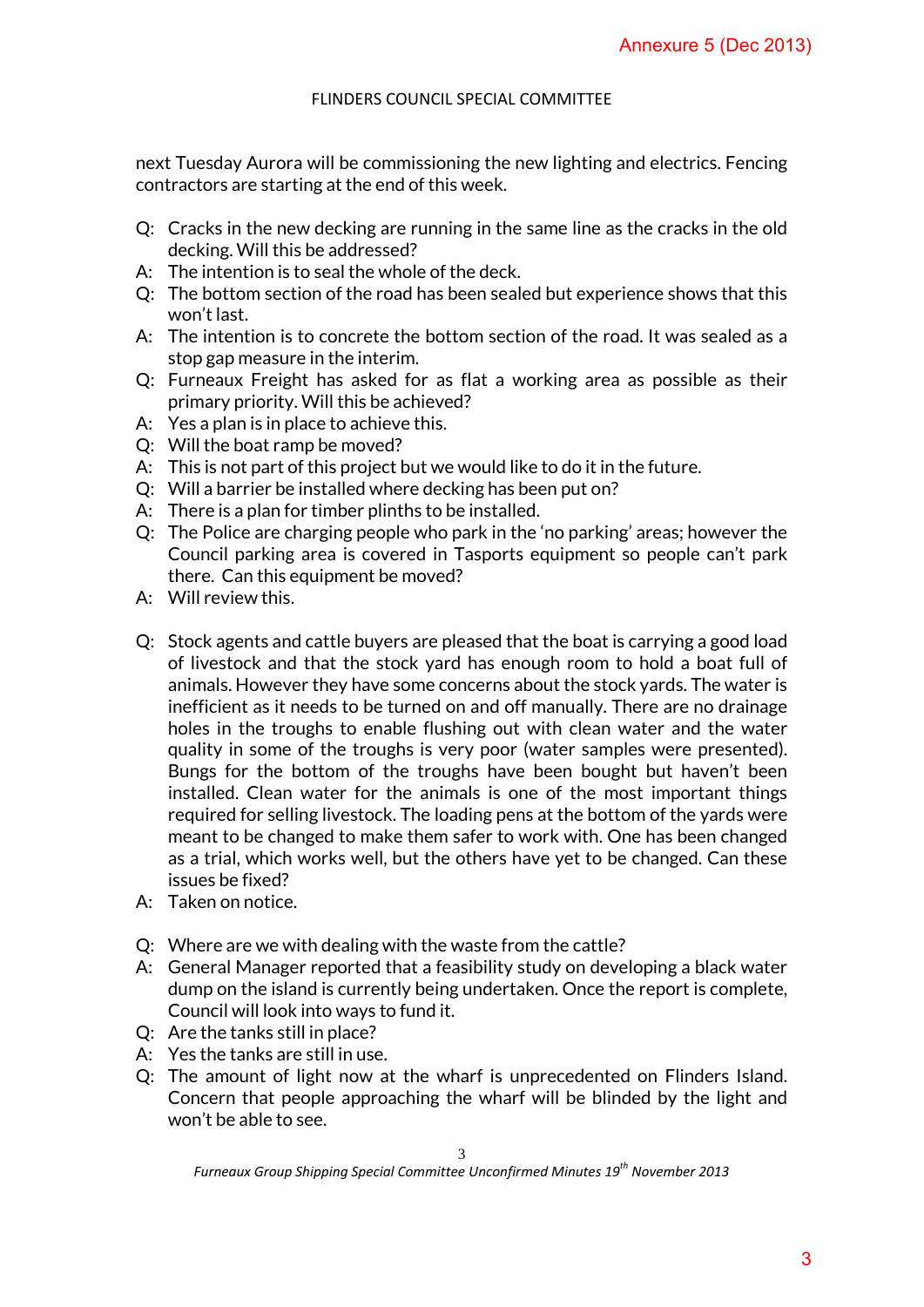- A: The lights have been designed so that the light is thrown down onto the wharf rather than out.
- Q: Concern about the damage to mutton birds attracted to the light.
- A: Mutton birds were taken into consideration in the lighting design. The lights were initially on street lighting control but can now be operated independently which should improve matters.

## **Item 3** Update on Lady Barron Boat Ramp

The General Manager and Cr Willis have been discussing the outcomes of the public meeting. MAST has assessed old design drawings for a boat ramp at the slipway provided by Cr Willis. Consultant Tim Phillips who is currently looking at all community facilities on the island has also been investigating the situation. Tim has met with some of the users and Jim Caulfield from MAST. Tim will collate all the information and draft a project plan on how to move forward for consideration by Council and community groups. In principle Tasports supports moving the boat ramp from the working port area in order to expand the flat area in the working port. Annexure 5 (Dec 2013)<br>down onto the wharf<br>e light.<br>ming design. The lights<br>erated independently<br>the outcomes of the<br>r a boat ramp at the<br>urrently looking at all<br>the situation. Tim has<br>im will collate all the<br>for considerat

How to fund the boat ramp? MAST can help with a recreational boat ramp. Moving the boat ramp will separate recreational users from the working port. It will also free up more flat area at the port which is a key desire of the shipping company. Shipping Contingency Funds may be able to be used toward increasing the flat area.

It is worth noting that there are 205 licenced boat drivers and 188 vessels registered on Flinders Island. This is the highest ratio of licences to population in the State.

**Item 4** TasPorts/Council discussions on forklift ownership and purchase Council seeks to enter an agreement with TasPorts for them to own the forklifts and discussions are ongoing.

### Comments:

Utilising the Shipping Contingency Funds to purchase capital equipment is not ideal as ongoing maintenance and depreciation of the equipment is of concern to Council. Investing in solid infrastructure that supports all users would be a more desirable approach.

Action: The Chair to ask Furneaux Freight to confirm in writing if they no long require the forklifts.

**Item 5** Stevedore License update from Furneaux Freight and TasPorts TasPorts is in negotiation with Furneaux Freight and are optimistic an outcome will be reached by the end of the month.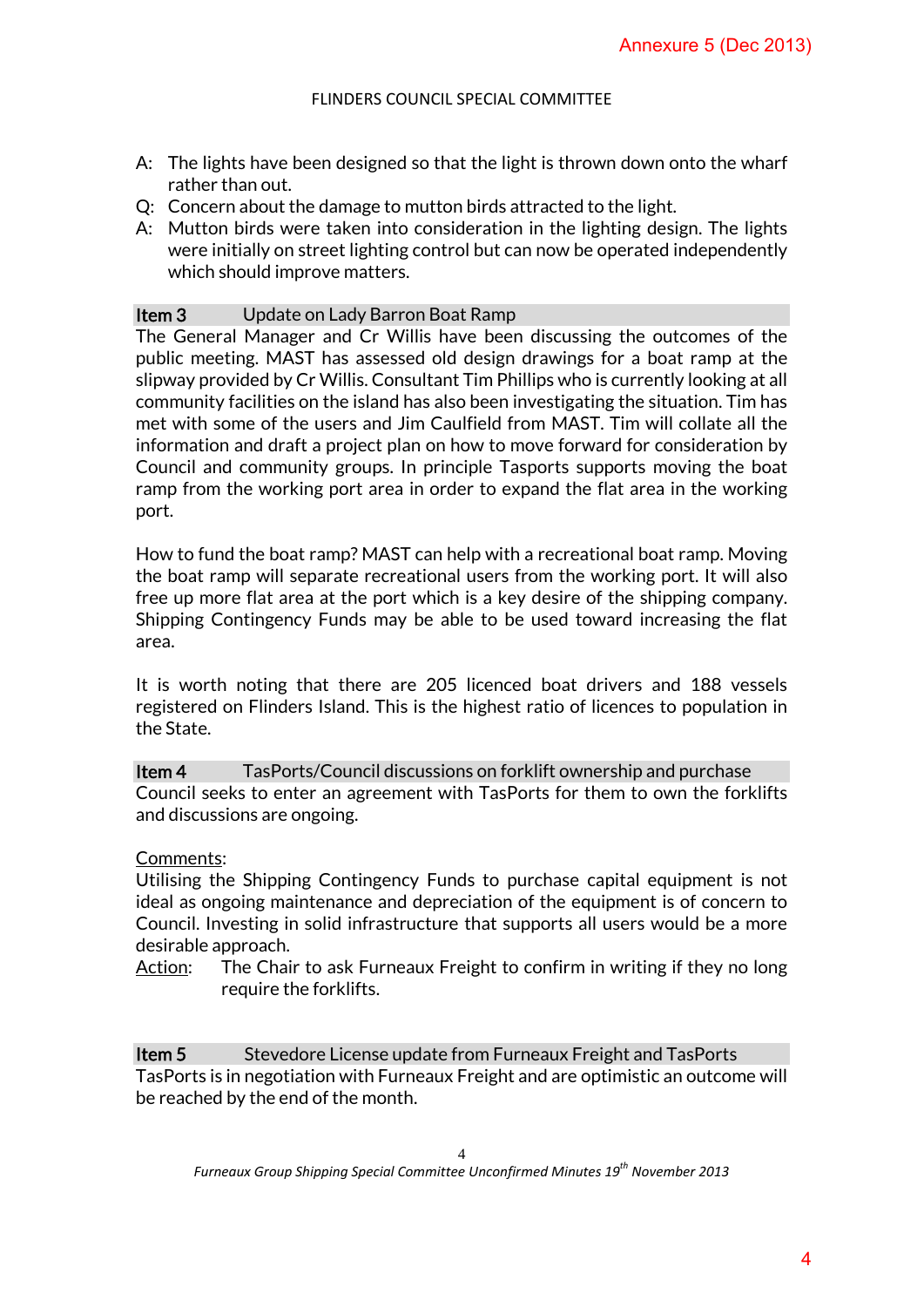Discussion was around the need to maintain open access to the Port, and included questions on how to avoid mistakes of the past that had impacted heavily on the community.

## Item 6 Damage to Shipping Containers - action to be taken

Council's refrigerated shipping containers are damaged and are in need of repair. Forklifts have torn the sides of the containers and the outside is worn. Repair options are being assessed.

## Item 7 Other Business

### Furneaux Freight's viability

DIER advised that there had been discussions with Furneaux Freight regarding the contingency fund, a part of which is used annually to support the monthly service to Cape Barren Island.

## King Island Cattle Subsidy

The issue of writing to the government to demand an equivalent subsidy to that given to King Island was discussed. It was felt a subsidy could impact negatively on the abattoir and wouldn't encourage value adding on the island. Such a letter should come from the TFGA if considered appropriate.

### Fuel Supply

Consultant Tim Phillips has been tasked with developing a master plan for the Airport, including investigating cheaper fuel options for the Airport.

A fuel facility at the Airport may result in cheaper fuel on the island but may also adversely impact fuel suppliers and the Hydro. TasPorts is committed to maintaining bulk supply to Hydro and that comes with associated overheads. Cheaper fuel from a discount supplier can be landed on the island in IBC containers as this avoids the storage costs associated with bulk supply. Farmers buy diesel in IBC containers to negate the differential (difference between the Tasmanian \$/litre and Island supply \$/litre) of around 40c per litre. Annexure 5 (Dec 2013)<br>
he Port, and included<br>
bacted heavily on the<br>
ken<br>
are in need of repair.<br>
stide is worn. Repair<br>
Freight regarding the<br>
the monthly service<br>
calent subsidy to that<br>
impact negatively on<br>
stalent sub

Tim will be asked to extend his brief to look at sourcing cheaper fuel for the whole of the island instead of just the Airport if Council support at a funding level can be garnered.

## Moved: Deputy Mayor D Williams Seconded: J Johnson

That Council and Tasports work in partnership to investigate more efficient ways of getting consistently cheaper fuel to the whole community.

# CARRIED

## Whitemark Wharf

Should Whitemark Wharf be kept in usable condition for use by fishing boats or as an emergency backup if the Lady Barron wharf was out of commission?